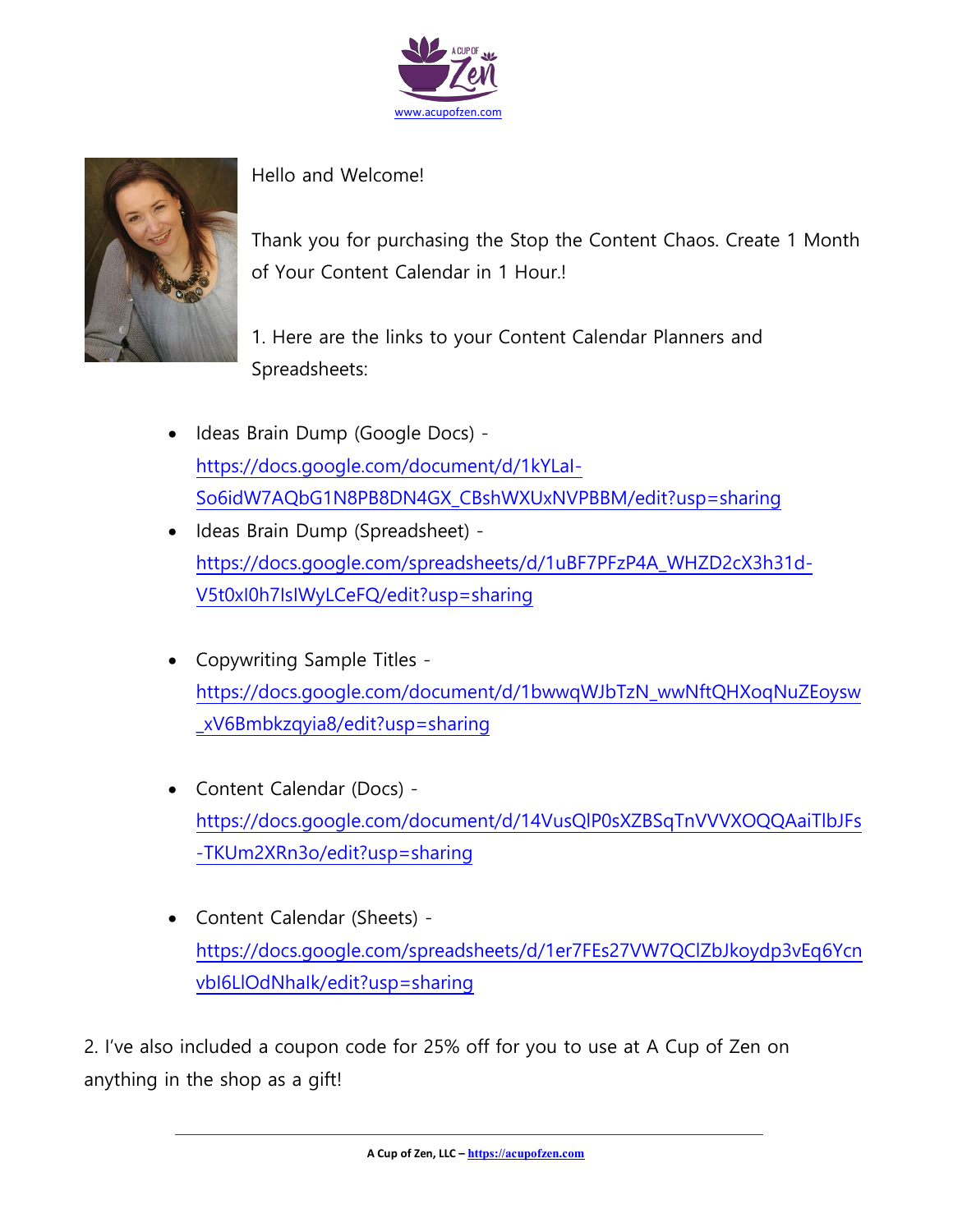

**Please note that you can only use the coupon gift for 1 time on your entire cart purchase.**

**Coupon Code:**

## **welcome25**

You cannot use it combined with any other coupon.

See what's available in the shop at [https://acupofzen.com](https://acupofzen.com/) and go to Shop!

Be sure to join the Facebook group for ongoing announcements, tips, and help with your business a[t facebook.com/groups/acupofzen](https://www.facebook.com/groups/acupofzen)  $\odot$ 

Thank you! Gabby Conde [support@acupofzen.com](mailto:support@acupofzen.com) 

## **Usage Rights**

Here's What You Can Do

- o The course can only be used with Personal Use Rights
- o Personal Use Rights give you access to the course to learn from it and apply what you learn to your business so that you can use the knowledge to grow your traffic.

Here's What You Cannot Do